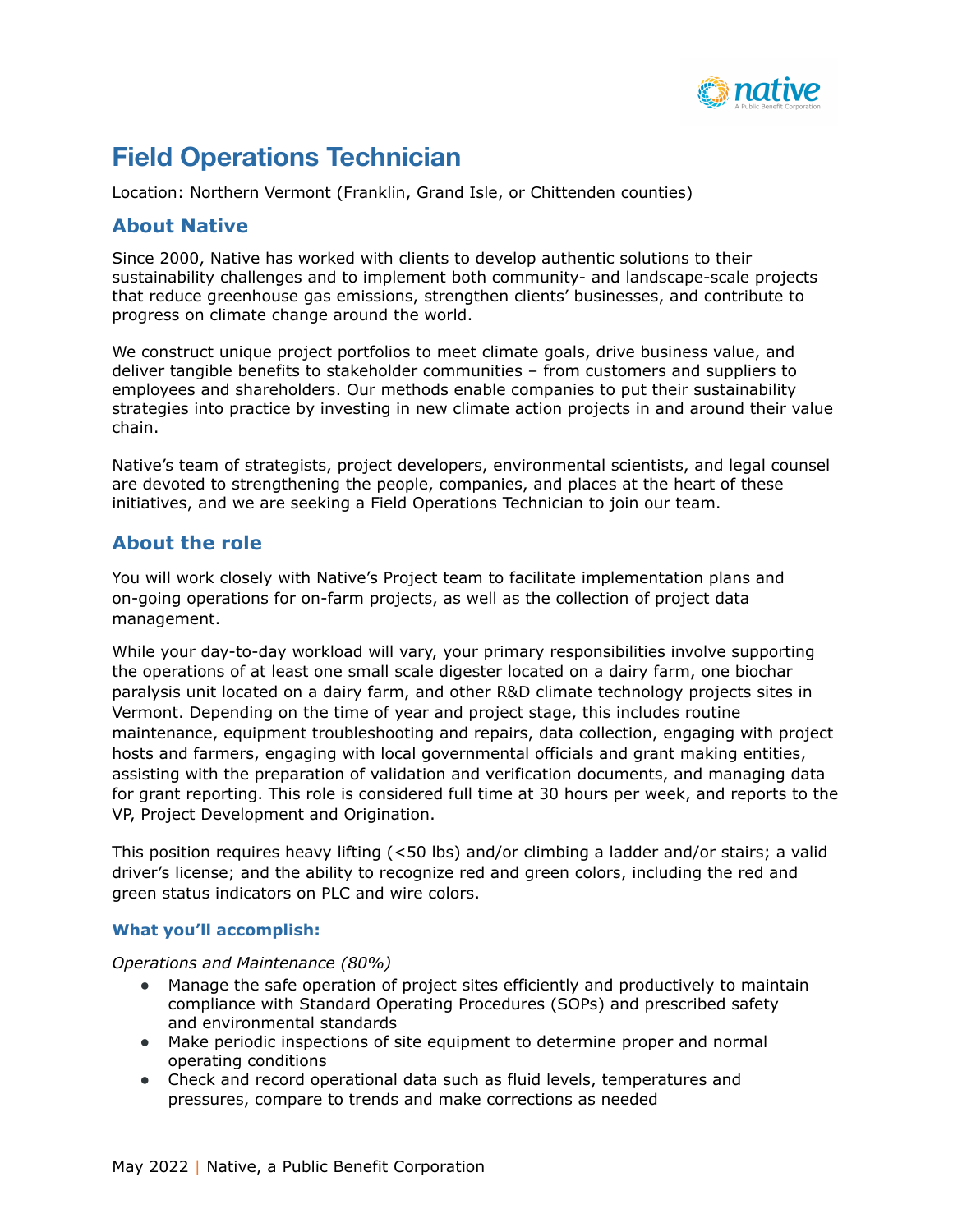

- Maintain a positive working relationship and efficient communication with all site hosts (farmers), project partners, counterparties, and key stakeholders
- Perform preventive maintenance and troubleshooting on site instrumentation, equipment, and electrical systems
- Operate advanced instrumentation and process control systems
- Assist in planning maintenance and outage activities and in defining, ordering and procuring all required parts
- Implement all safety procedures to include lockout tag out procedures
- Perform all aspects of hazardous waste handling and management in accordance with training, ranging from filling waste containers, proper labeling, moving containers, completing appropriate paperwork, and signing of hazardous waste shipping manifest or receiving hazardous products

#### *Data Collection and Reporting (20%)*

- Write routine reports and correspondence
- Review daily operating reports and other records to ensure specified operating characteristics in control of the site equipment
- Maintain daily operation logs for shift in accordance with prescribed standards
- Support carbon project validation and verification activities related to the operations of the sites
- Support creation of grant and/or state reporting materials

#### **What you bring:**

- Technical and troubleshooting skills, including the ability to read and understand complex technical manuals and schematics
- Ability to work independently, including reading blueprints and following established procedures with minimal amounts of general supervision
- Ability to efficiently and accurately communicate, verbally and in writing, mechanical and general information to diverse audiences
- Knowledge of basic math, gas chemistry, piping and instrumentation drawings
- Ability to independently solve practical problems with multiple concrete variables and interpret instructions provided in written, oral, diagram, or schedule formats
- Proficient using computers (experience using MS Word, Excel and email systems) and monitoring equipment
- Hands-on mechanical and process equipment experience
- A high degree of emotional intelligence
- Openness to ongoing learning opportunities and skills training

#### *Bonus:*

- Experience in landfill gas processing, chemical plant operations, industrial gas operations, or power plant operations or equivalent
- A thorough understanding of a variety of sensors and transducer systems, including how to calibrate and troubleshoot different types of pressure, level, flow and temperature sensors
- A thorough understanding of the complete plant process and how it's affected by the control system
- CAD software/ drawing experience
- Statistics training and experience with monte carlo (or other) types of analysis and simulations
- Electrical or mechanical engineering training